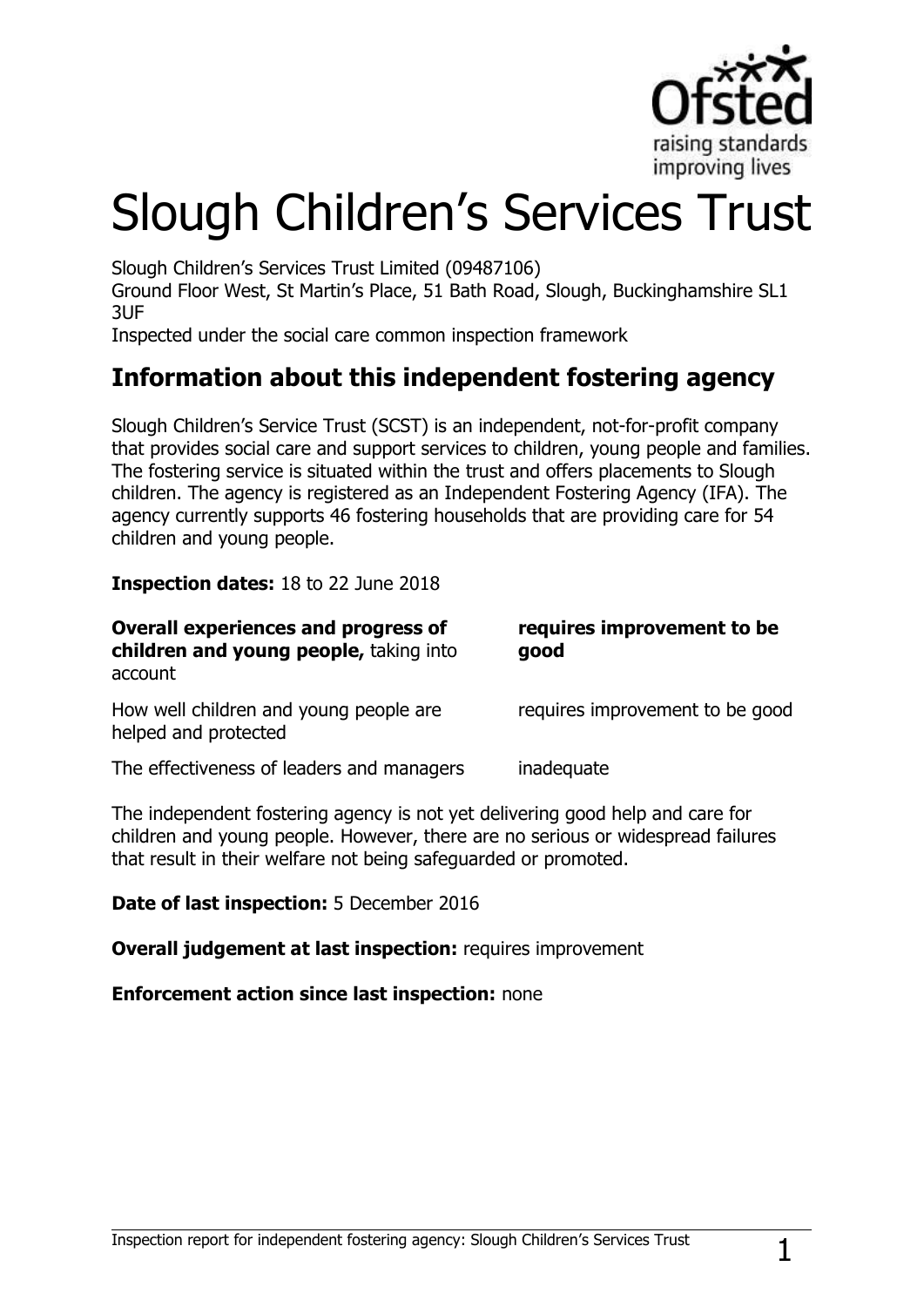

# **Key findings from this inspection**

This independent fostering agency requires improvement to be good because:

- There has been no registered manager in the service for twelve months, and this has been detrimental to the oversight and management of the service.
- Some supervising staff do not assure themselves of the welfare of children placed with foster carers. They have focused on the foster carers and not the needs of children.
- Staff are poorly managed. They do not receive regular effective supervision, nor has their performance been assessed and managed robustly. Staff have not been held to account for their practice, which creates risk that may affect children's welfare.
- Senior leaders do not know the strengths and weaknesses of the agency, they have not addressed previous requirements and recommendations made.
- Staff do not routinely complete thorough matching and assessment processes prior to placing a child with a foster carer.
- Senior leaders and managers have not ensured that they complete investigations as requested by the local authority designated officer.
- Leaders and managers have not notified HMCI of incidents when required to.
- Recruitment process are not thorough so do not evidence that managers have assured themselves that staff are suitable.
- Senior leaders do not maintain clear records of complaints. They have not ensured that they respond to complaints in line with their policy and procedure.

The independent fostering agency's strengths:

- Foster carers provide good-quality care and support to children who, in turn, make progress while in their care. Most children build good relationships of trust with carers.
- Children are all engaged in education with clear individual support plans that assist them to achieve their full potential.
- Carers support children to attend to their physical and emotional healthcare needs.
- Foster carers develop positive support structures that assist and mentor peers.
- Staff are supportive and provide opportunities in which carers gain support and guidance that assist them in times of crisis and challenge.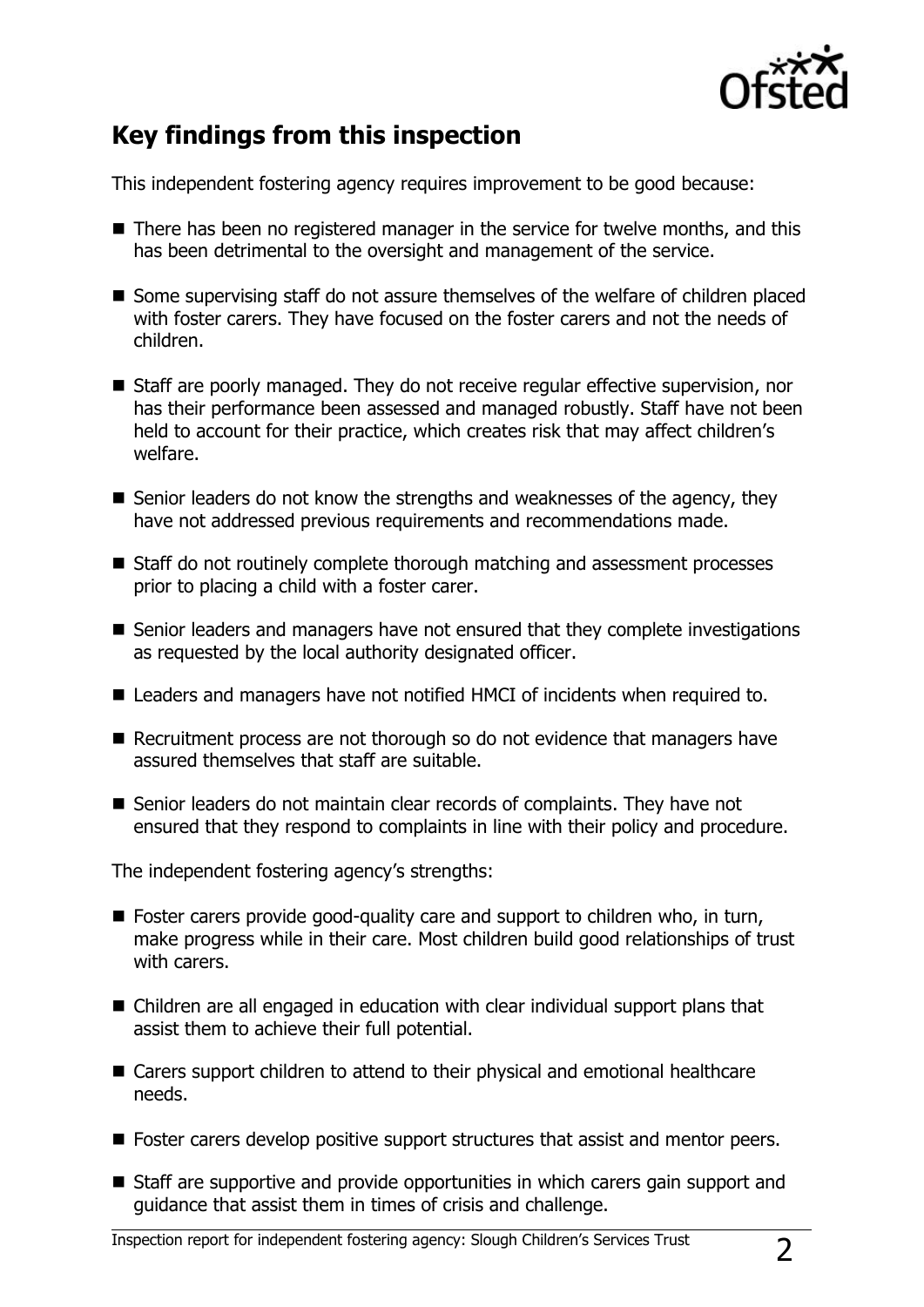

- The journey, process and experience of newly approved carers has improved.
- Good-quality foster carer assessments are completed in a timely way. The scrutiny and quality assurance role of panel is thorough, with records detailing clear evidence and rationale to support recommendations.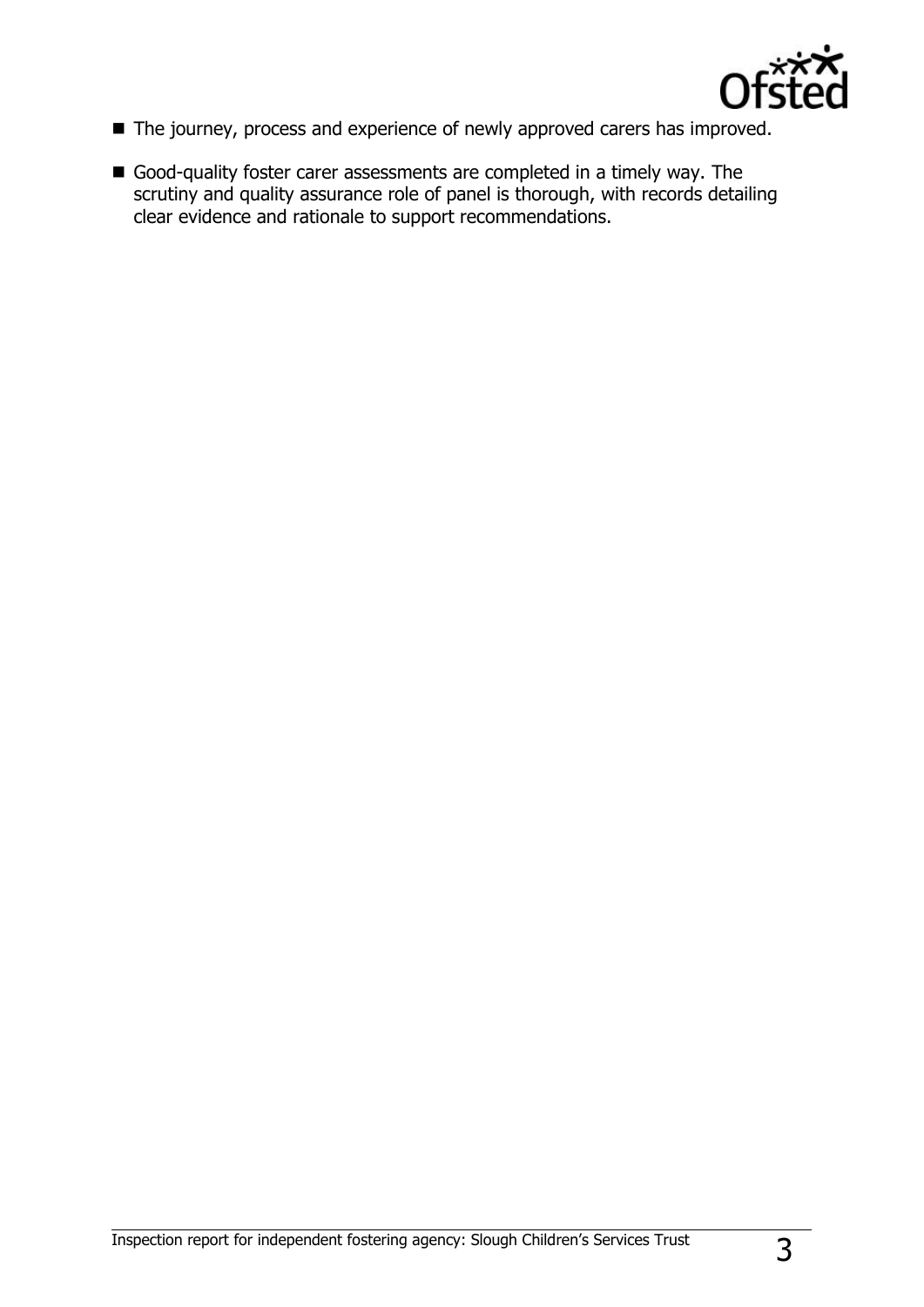

## **What does the independent fostering agency need to do to improve?**

#### **Statutory requirements**

This section sets out the actions that the registered person(s) must take to meet the Care Standards Act 2000, Fostering Services (England) Regulations 2011 and the national minimum standards. The registered person(s) must comply within the given timescales.

| <b>Requirement</b>                                                                                                                                                                                                                                                | Due date   |
|-------------------------------------------------------------------------------------------------------------------------------------------------------------------------------------------------------------------------------------------------------------------|------------|
| Statement of purpose and children's guide                                                                                                                                                                                                                         | 01/08/2018 |
| The fostering service provider must produce a written guide<br>to the fostering service ("the children's guide") which<br>includes-                                                                                                                               |            |
| a summary of the statement of purpose,                                                                                                                                                                                                                            |            |
| a summary of the procedure (the representations and<br><i>complaints procedure)</i> established-                                                                                                                                                                  |            |
| in the case of an independent fostering agency, under<br>regulation $18(1)$ ,                                                                                                                                                                                     |            |
| the address, including email address, and telephone number<br>of the Chief Inspector.                                                                                                                                                                             |            |
| The fostering service provider must provide a copy of the<br>children's guide to the Chief Inspector, to each foster parent<br>approved by the fostering service provider, and to each child<br>placed by them (subject to the child's age and<br>understanding). |            |
| $((3)(a)(b)(i)(c)(4)$ The Fostering Services (England)<br>Regulations 2011))                                                                                                                                                                                      |            |
| Independent fostering agencies - duty to secure welfare                                                                                                                                                                                                           | 01/08/2018 |
| The registered person in respect of an independent fostering<br>agency must ensure that-                                                                                                                                                                          |            |
| the welfare of children placed or to be placed with foster<br>parents is safeguarded and promoted at all times, and                                                                                                                                               |            |
| before making any decision affecting a child placed or to be<br>placed with a foster parent due consideration is given to the                                                                                                                                     |            |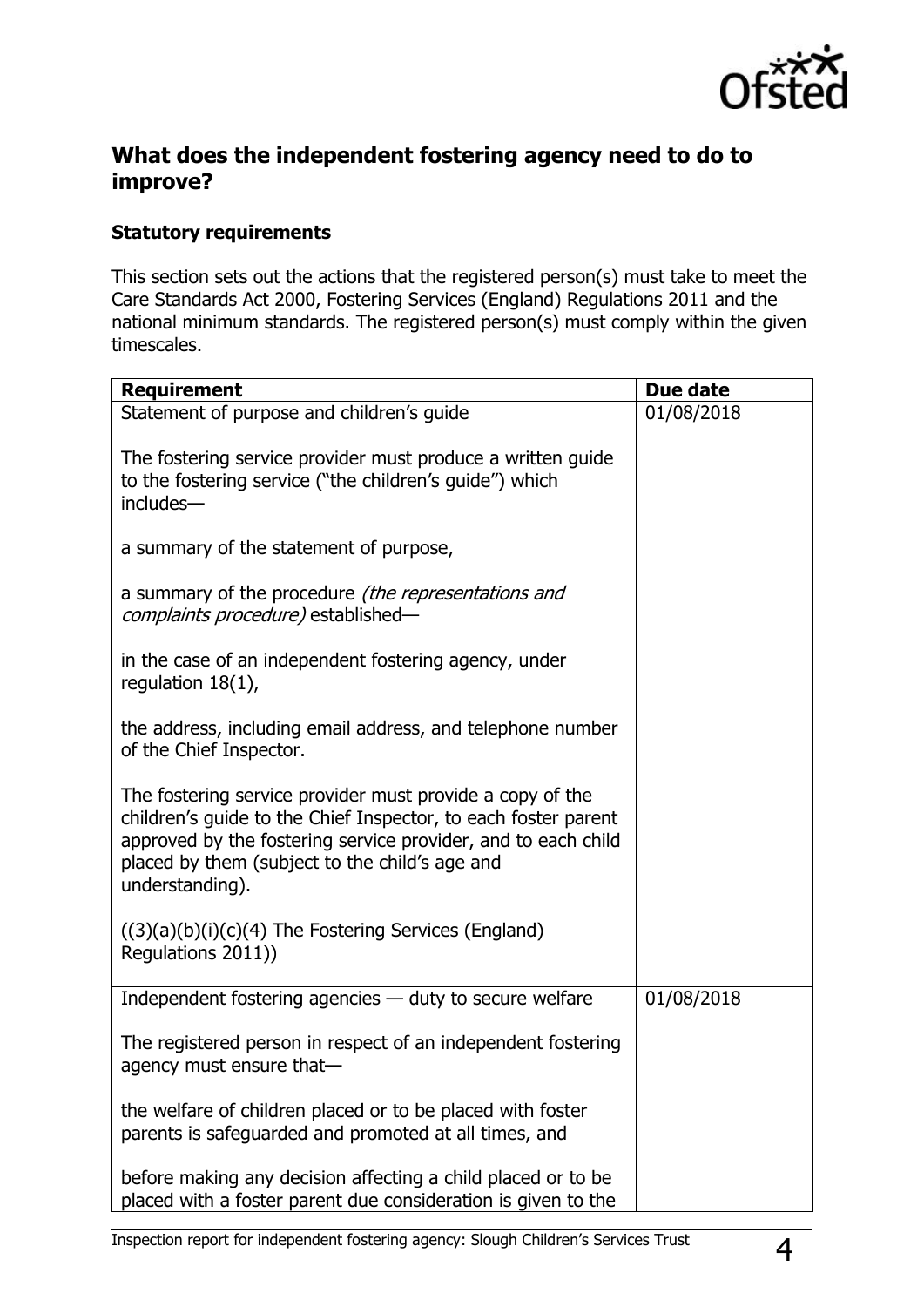

| child's-<br>wishes and feelings (having regard to the child's age and                                                                                                                                               |            |
|---------------------------------------------------------------------------------------------------------------------------------------------------------------------------------------------------------------------|------------|
| understanding), and                                                                                                                                                                                                 |            |
| religious persuasion, racial origin and cultural and linguistic<br>background.                                                                                                                                      |            |
| $((11)(a)(b)(i)(ii)$ The Fostering Services (England)<br>Regulations 2011))                                                                                                                                         |            |
| Arrangements for the protection of children                                                                                                                                                                         | 01/08/2018 |
| The procedure under paragraph $(1)(b)$ must, subject to<br>paragraph (4), provide in particular for-                                                                                                                |            |
| notification of the instigation and outcome of any child<br>protection enquiries involving a child placed by the fostering<br>service provider, to the Chief Inspector,                                             |            |
| written records to be kept of any allegation of abuse or<br>neglect, and of the action taken in response.                                                                                                           |            |
| $((12)(3)(c)(d)$ The Fostering Services (England) Regulations<br>2011)                                                                                                                                              |            |
| Independent fostering agencies - complaints and<br>representations                                                                                                                                                  | 01/08/2018 |
| Ensure that a written record is made of any complaint or<br>representation, the action taken in response to it, and the<br>outcome of the investigation.                                                            |            |
| ((18)(4) The Fostering Services (England) Regulations 2011))                                                                                                                                                        |            |
| Staffing of fostering service                                                                                                                                                                                       | 01/08/2018 |
| The fostering service provider must ensure that there is a<br>sufficient number of suitably qualified, competent and<br>experienced persons working for the purposes of the<br>fostering service, having regard to- |            |
| the need to safeguard and promote the health and welfare of<br>children placed with foster parents.                                                                                                                 |            |
| ((19)(b) The Fostering Services (England) Regulations 2011))                                                                                                                                                        |            |
| <b>Fitness of workers</b>                                                                                                                                                                                           | 01/08/2018 |
| The fostering service provider must not-                                                                                                                                                                            |            |

Inspection report for independent fostering agency: Slough Children's Services Trust 5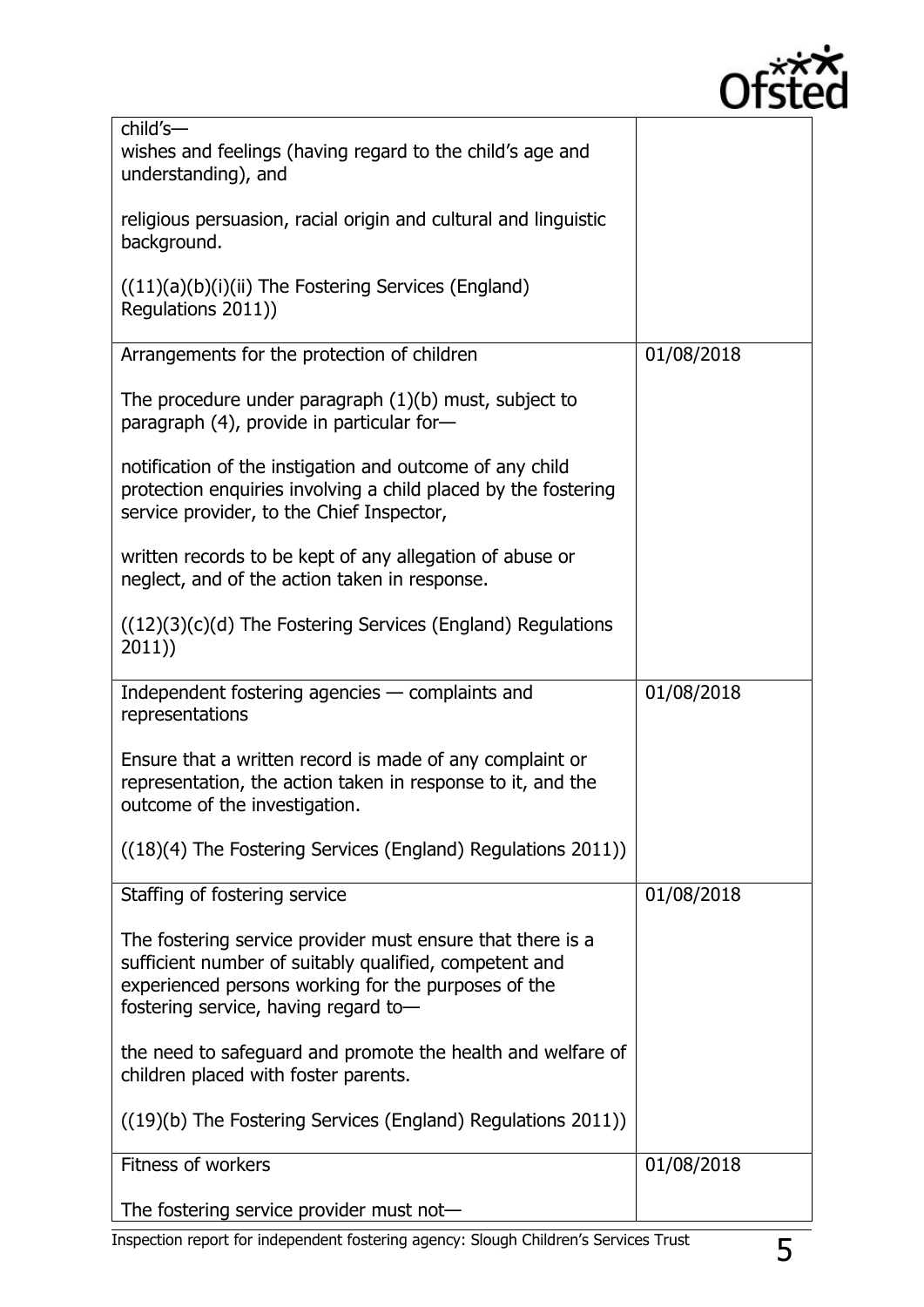

| employ a person to work for the purposes of the fostering<br>service unless that person is fit to do so.                                                                                                                                                        |            |
|-----------------------------------------------------------------------------------------------------------------------------------------------------------------------------------------------------------------------------------------------------------------|------------|
| This paragraph applies to any person who is employed, other<br>than by the fostering service provider, in a position in which<br>that person may in the course of their duties have regular<br>contact with children placed by the fostering service.           |            |
| For the purposes of paragraph $(1)$ , a person is not fit to work<br>for the purposes of a fostering service unless that person-                                                                                                                                |            |
| is of integrity and good character,                                                                                                                                                                                                                             |            |
| has the qualifications, skills and experience necessary for the<br>work they are to perform,                                                                                                                                                                    |            |
| is physically and mentally fit for the work they are to<br>perform,                                                                                                                                                                                             |            |
| and full and satisfactory information is available in relation to<br>that person in respect of each of the matters specified in<br>Schedule 1.                                                                                                                  |            |
| $((20(1)(a)(2)(3)(a)(b)(c)$ The Fostering Services (England)<br>Regulations 2011))                                                                                                                                                                              |            |
|                                                                                                                                                                                                                                                                 |            |
| <b>Employment of staff</b>                                                                                                                                                                                                                                      | 01/08/2018 |
| The fostering service provider must ensure that all persons<br>employed by them-                                                                                                                                                                                |            |
| receive appropriate training, supervision and appraisal.<br>((21)(4)(a) The Fostering Services (England) Regulations<br>2011))                                                                                                                                  |            |
| Notifiable events                                                                                                                                                                                                                                               | 01/08/2018 |
| If any of the events listed in column 1 of the table in<br>Schedule 7 takes place in relation to a fostering agency, the<br>registered person must without delay notify the persons or<br>bodies indicated in respect of the event in column 2 of the<br>table. |            |
| Any notification made in accordance with this regulation<br>which is given orally must be confirmed in writing.                                                                                                                                                 |            |

 $\sqrt{ }$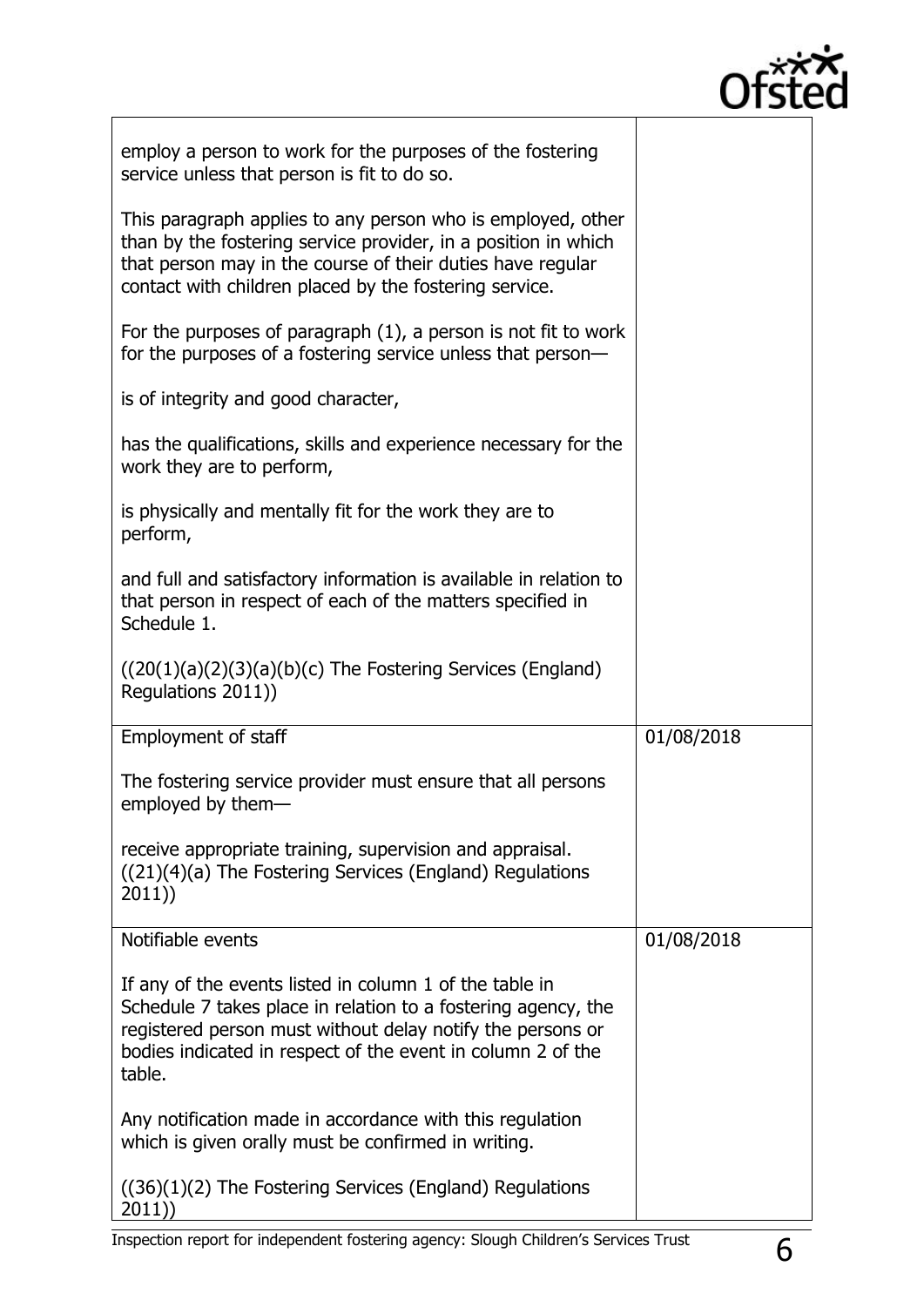

#### **Recommendations**

- Ensure that: all foster carers receive training in positive care and control of children, including training in de-escalating problems and disputes; the fostering service has a clear written policy on managing behaviour, which includes supporting positive behaviour, de-escalation of conflicts and discipline; the fostering service"s policy is made clear to the responsible authority/placing authority, child and parent/s or carers before the placement begins or, in an emergency placement, at the time of the placement. ("Fostering Services National Minimum Standards", 3.8)
- Implement a proportionate approach to any risk assessment. ('Fostering Services National Minimum Standards', 4.5) In particular by ensuring that safe care plans are effective documents.
- Ensure that the fostering service works effectively in partnership with other agencies concerned with child protection, for example the responsible authority, schools, hospitals, general practitioners, and does not work in isolation from them. ('Fostering Services National Minimum Standards', 4.7)
- Only suggest foster carers to local authorities as a potential match for a child if the foster carer can reasonably be expected to meet the child"s assessed needs and the impact of the placement on existing household members has been considered. Where gaps are identified, the fostering service should work with the responsible authority to ensure the placement plan sets out any additional training, resource or support required. ("Fostering Services National Minimum Standards', 15.1)
- $\blacksquare$  Prior to the placement of each child, ensure that the foster carer is provided with all the information held by the fostering service that they need to carry out their role effectively. Provide the information in a clear, comprehensive written form and includes the support that will be available to the foster carer. The fostering service should follow up with the responsible authority any gaps in the information provided to them on the child or the child's family, which may hinder the foster carer in providing a safe caring environment that meets the child"s needs and enables them to keep the child, other children in the fostering household and the foster carer him/herself safe. ('Fostering Services National Minimum Standards', 15.2)
- The registered person takes action to address any issues of concern that they identify or which are raised with them. ("Fostering Services National Minimum Standards', 25.8)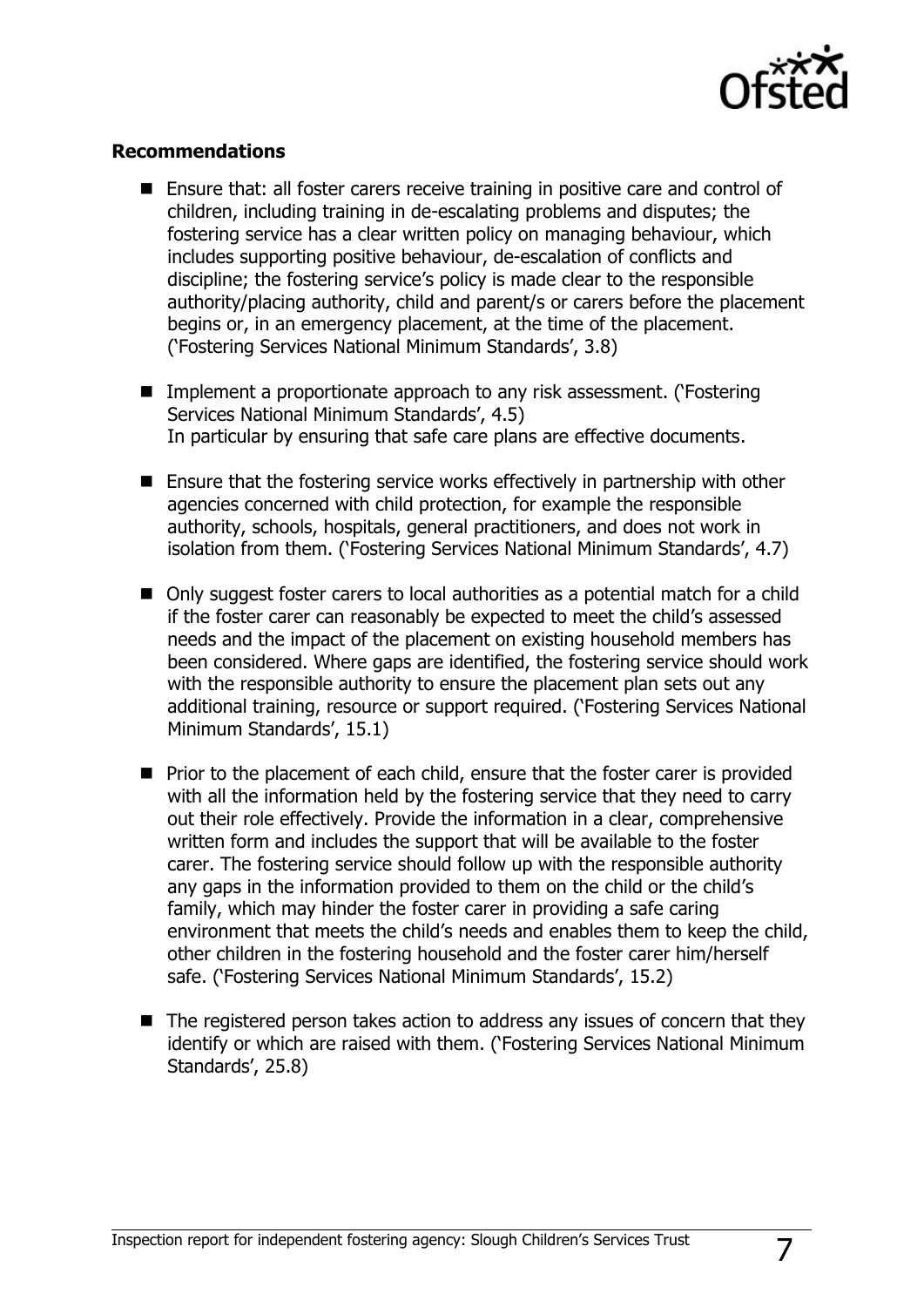

# **Inspection judgements**

#### **Overall experiences and progress of children and young people: requires improvement to be good**

Children make progress while living with their foster families. They benefit from the good relationships of trust they build and develop with foster carers. Carers provide stability, security, support and good-quality care to the children who live with them. Foster carers provide consistency and most children remain in placement for several years.

Staff regularly seek children's views, especially prior to the review of their care, although records do not routinely reflect the child's voice. The children's quide is not in a version which is accessible to all, especially those who have impaired communication and cognition. The participation officer requests that children complete surveys to gather children"s views and wishes. However, the agency has not developed systems to ensure that they gain or reflect the views of all children.

Foster carers support children to engage in a wide variety of activities, experiences hobbies and interests. Children develop self-esteem and their confidence improves.

Children enjoy good support from foster carers who ensure that their health needs are met. Carers explore the support offered to promote children's emotional and physical health. The support offered by the organisation "well-being team" assists children to make sense of their stories, journeys and circumstances. The guidance and support offered to some foster carers is positive and enables them to be more resilient and have a better insight into and understanding of causes for a child"s behaviour.

The importance of education is embraced by all in the agency and there are good, effective links with the virtual school. Children benefit from the well-thought-out individual education plans that support them to achieve their full potential.

Foster carers promote and support children to maintain beneficial relationships with family and friends through carefully planned contact.

Staff do not routinely assess or evidence their thoughts, considerations and rationale for matching. They do not explore risk or potential gaps in meeting need to ensure that these are addressed. The information children and carers receive prior to placement is inconsistent in quality and detail. On one occasion, staff increased a carer"s approved numbers without following the required process and procedure.

Placement agreements are available although they vary in quality, detail and the information they provide. A placement meeting delay of 12 working days was noted in one case. However, there are good examples of assessment and matching processes in the agency when staff consider and explore long-term matches for children.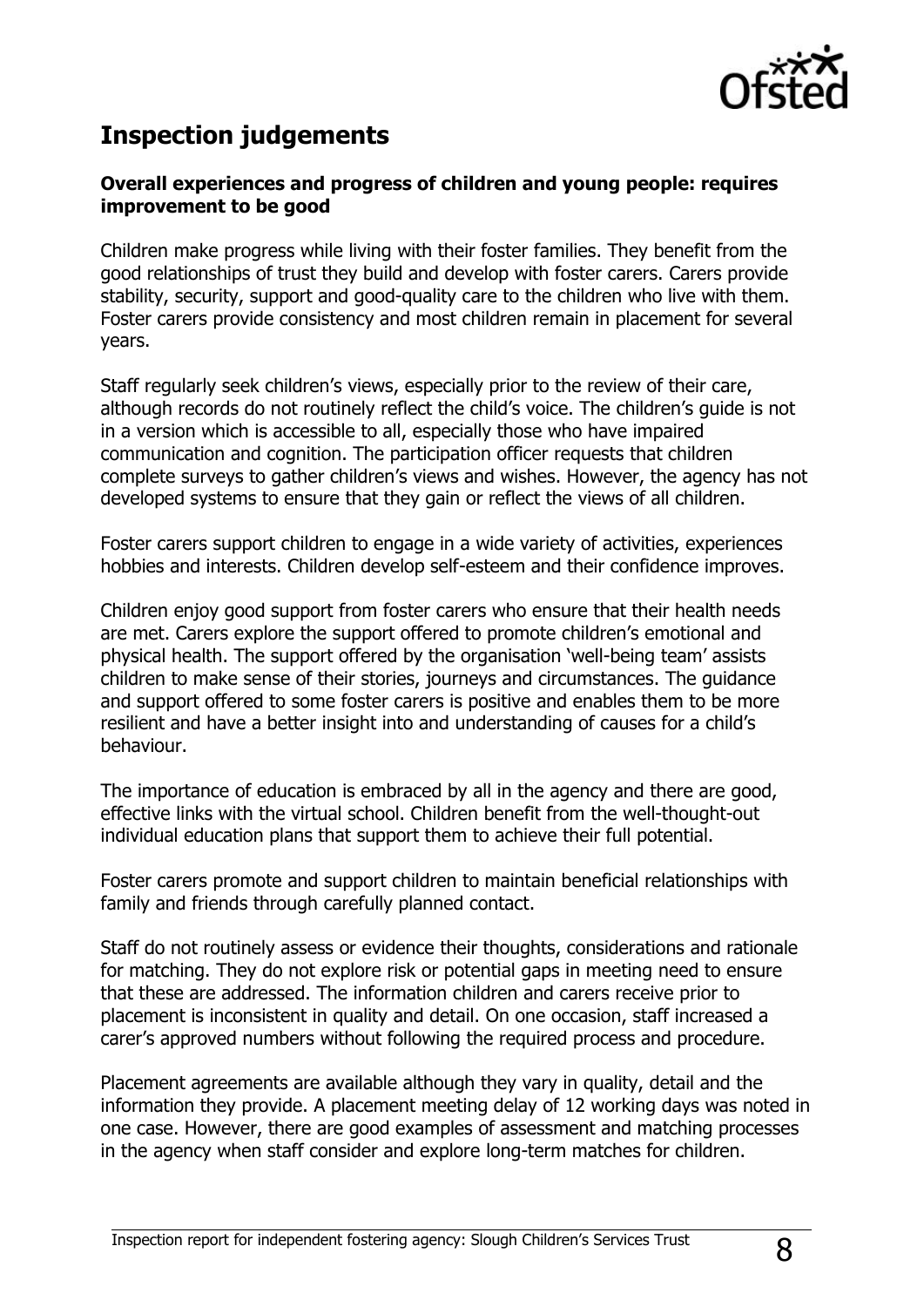

Foster carers are well supported by staff, including through support groups and coffee mornings.

Staff have amended the system and process to manage the recruitment of prospective carers. This has impacted positively on the assessment journey for prospective carers who report that it is timely, and their experience is positive.

### **How well children and young people are helped and protected: requires improvement to be good**

Children have good relationships with foster carers and they seek their advice, guidance and support when worried or concerned. Carers and staff access a wide variety of training that promotes their knowledge and understanding about risk factors.

Leaders and managers have not implemented robust and effective systems to ensure that they have a clear understanding of current issues. They do not review, evaluate and monitor risk. Staff appear to focus on carers' needs. They do not evidence that they fully consider the needs of the child placed with carers. Staff are not clear of their roles and responsibilities to manage risk. They do not always assure themselves that others have responded to risk as required.

Allegations are referred if required but leaders and managers have not followed these matters up effectively. For example, they did not instigate or complete an investigation when requested. Records do not provide a clear evidence trail from instigation to outcome.

Staff do not routinely evidence how they assess and manage risk. They do not complete risk assessments and foster carers lack clarity about actions they should take to manage and minimise risk. There are no plans to direct foster carers in the required response when a child is missing. Carers did, however, apply their own insight and knowledge to report and locate a child who was missing from care.

Leaders and managers do not maintain a central log of complaints. Due to this, they did not respond to a complaint received as required. They did not follow the organisation"s policy and procedure. Likewise, other matters of concern have not been addressed or responded to in a timely manner including staff grievances.

Foster carers access basic training that informs them of the organisation's preferred response to negative behaviour. However, foster carers have not been offered behaviour management training to support them when caring for a child who exhibits physically challenging behaviour. Leaders, managers and staff do not have a formal recording and review system that monitors foster carers responses to behaviour. One member of staff has worked with others to develop a clear behaviour support plan that promotes a consistent approach to the management of negative behaviour, but this is not widely used.

Recruitment procedures do not demonstrate a thorough and robust application of safer recruitment procedures. Inspectors found a lack of evidence to show that, as far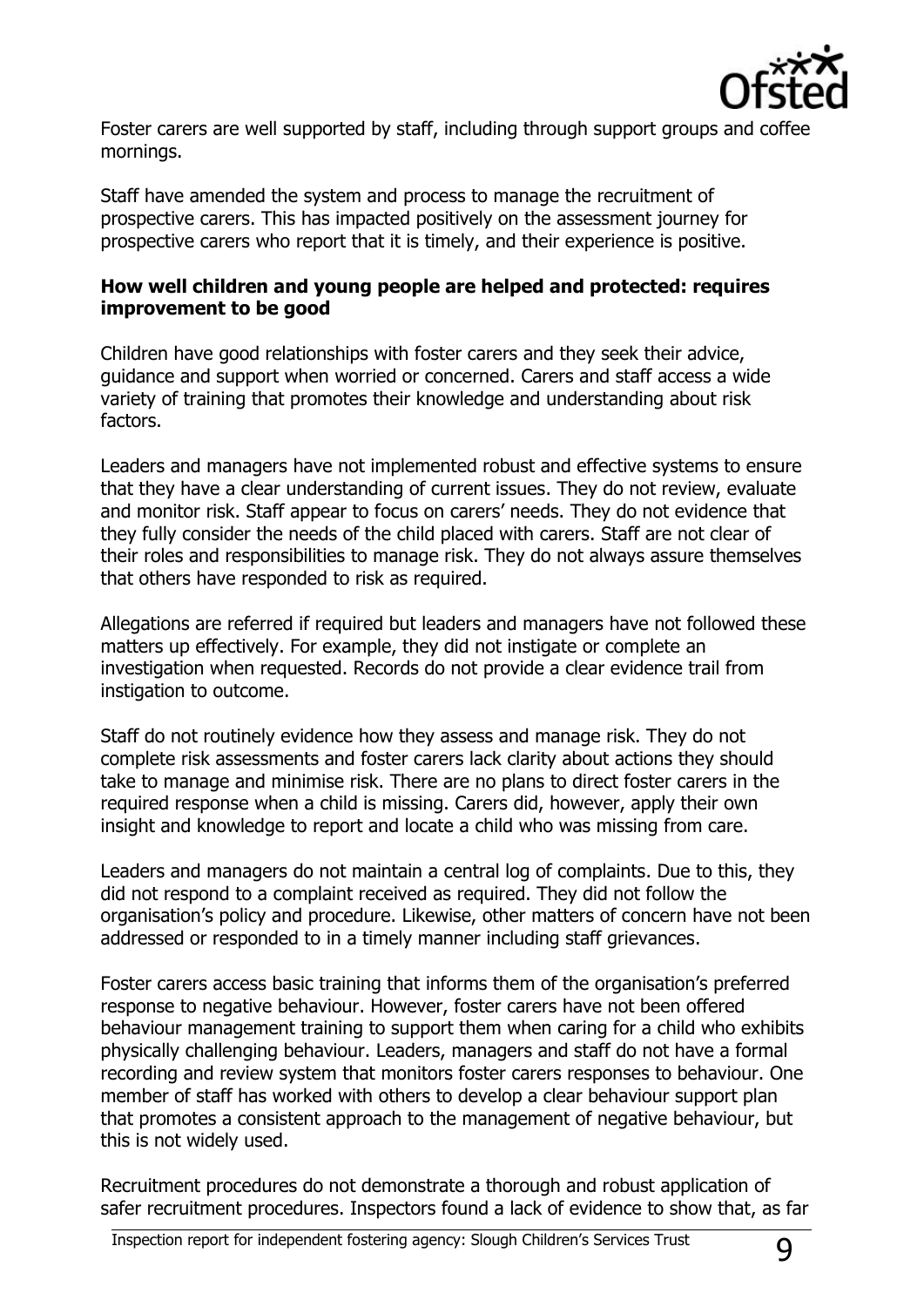

as reasonably possible, they understood why previous employment ceased, nor did they verify the authenticity of all references that were received. One record lacked evidence that gaps in employment history were explored.

#### **The effectiveness of leaders and managers: inadequate**

The fostering service is not well led or managed. There has been no registered manager for over a year. This has led to instability, inconsistency and ineffective management of the service. No one has been identified to have oversight of the service. If this is not addressed swiftly it will have greater negative impact and create risks to the welfare of children.

HMCI have not been notified of significant events that relate to the welfare and protection of children.

Leaders, managers and staff do not appear to understand the necessity or urgency to implement and sustain change. The service lacks direction. The ethos and culture of the service, as identified in its statement of purpose, is not evident in staff practice.

Senior leaders do not understand the strengths and weaknesses in the service. Leaders, managers and staff have not addressed or implemented actions to rectify and improve previously identified areas of weakness. There is no service development plan.

Data provided during the inspection was incorrect and misleading. Leaders have not formulated a contingency plan that identifies who is responsible and accountable for the service while there is no manager. Senior leaders are in the process of recruiting a manager for the service.

Staff are not well managed. They have not been consistently managed due to the turnover of staff. Staff have not received regular effective supervision which promotes development, reflection or learning or holds staff to account for their behaviour and practice. Records do not evidence thorough monitoring and review of performance and significant drift has occurred. Leaders have not been clear in their communication with staff. There is confusion about roles, responsibilities and boundaries. Some staff have multiple roles but how they manage these is problematic. An example is a social worker who supports a foster carer for part of their role as well as working in another team within the wider trust.

Foster carers do receive regular supervision and they have an annual formal review that ensures that they provide good-quality care.

The current arrangements for panel ensure that they apply a rigorous quality assurance role to reviews and assessments. The panel is diverse, with members each bringing a wealth of experience and knowledge. Panel records provide clarity and evidence that promotes good development of staff and practitioners.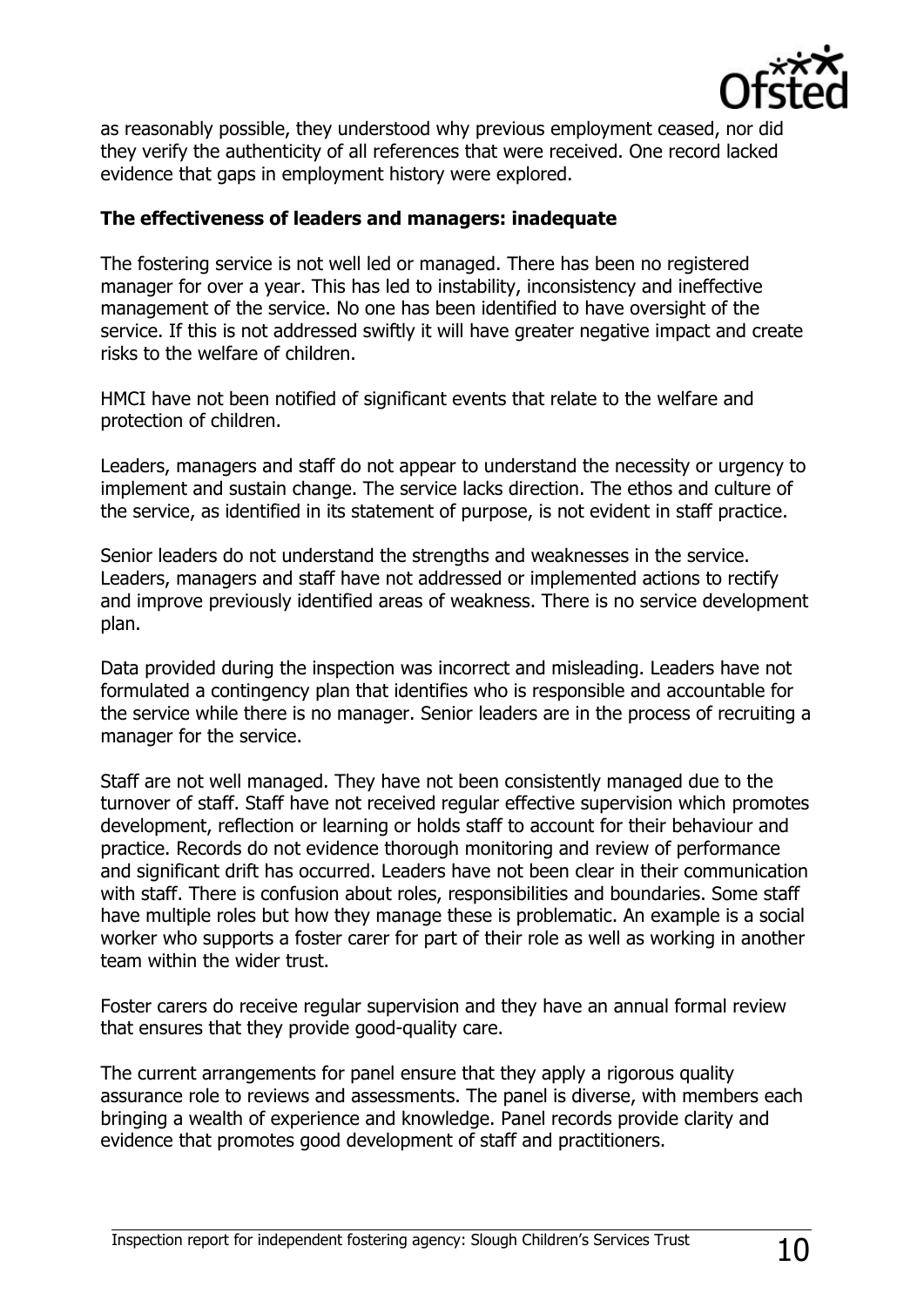

## **Information about this inspection**

Inspectors have looked closely at the experiences and progress of children and young people. Inspectors considered the quality of work and the differences made to the lives of children and young people. They watched how professional staff work with children and young people and each other and discussed the effectiveness of help and care provided. Wherever possible, they talked to children and young people and their families. In addition, the inspectors have tried to understand what the independent fostering agency knows about how well it is performing, how well it is doing and what difference it is making for the children and young people whom it is trying to help, protect and look after.

Using the 'Social care common inspection framework', this inspection was carried out under the Care Standards Act 2000 to assess the effectiveness of the service, how it meets the core functions of the service as set out in legislation, and to consider how well it complies with the Fostering Services (England) Regulations 2011 and the national minimum standards.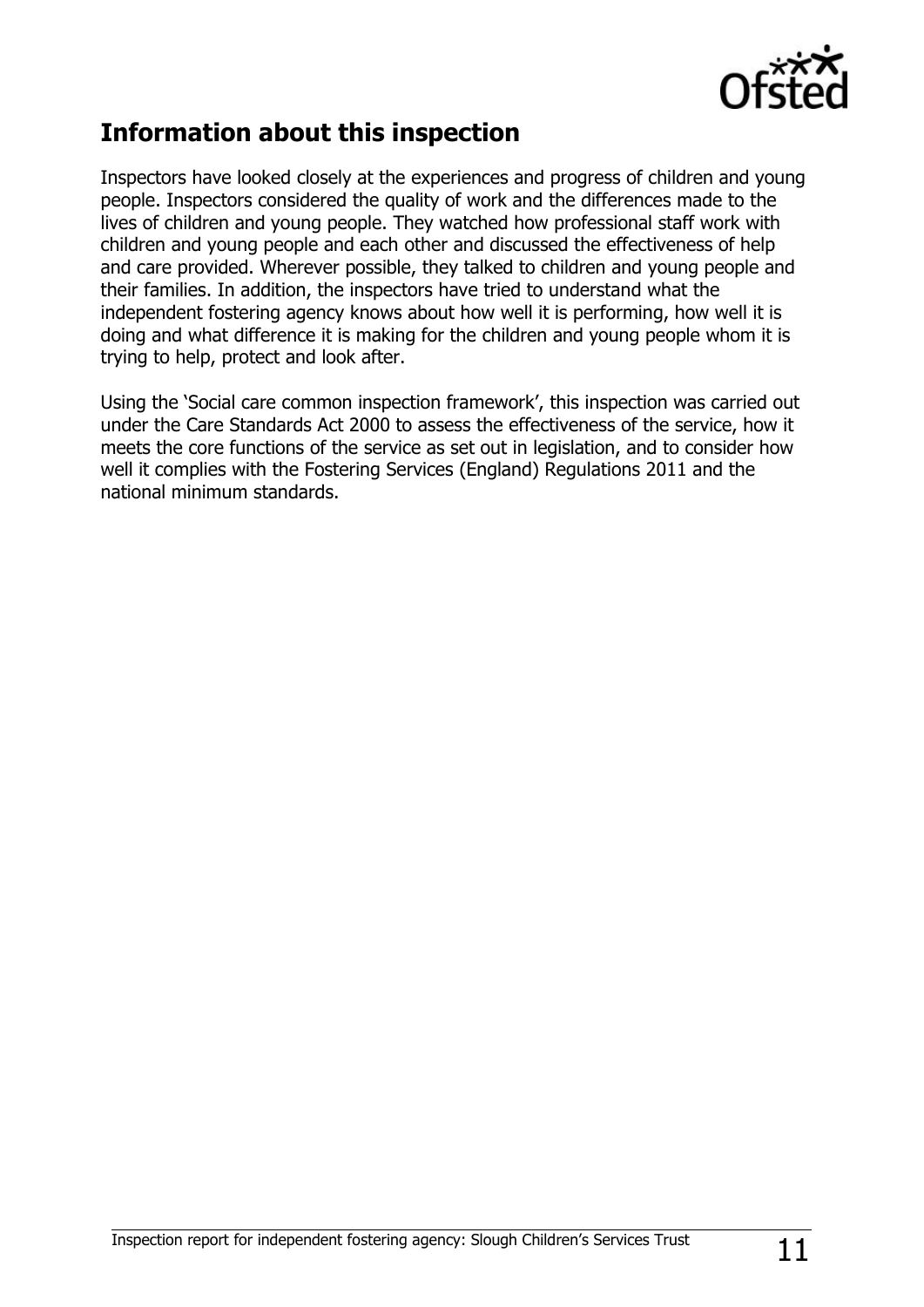

## **Independent fostering agency details**

**Unique reference number:** 1183495

**Registered provider:** Slough Children"s Services Trust Limited (09487106)

Registered provider address: Ground Floor West, St Martin's Place, 51 Bath Road, Slough, Buckinghamshire SL1 3UF

**Responsible individual:** Jackie Pape

**Registered manager:** post vacant

**Telephone number:** 01753 690 901

**Email address:** jackie.pape@scstrust.co.uk

## **Inspectors**

Amanda Maxwell, social care inspector James Harmon, social care inspector Amanda Harvey, social care inspector